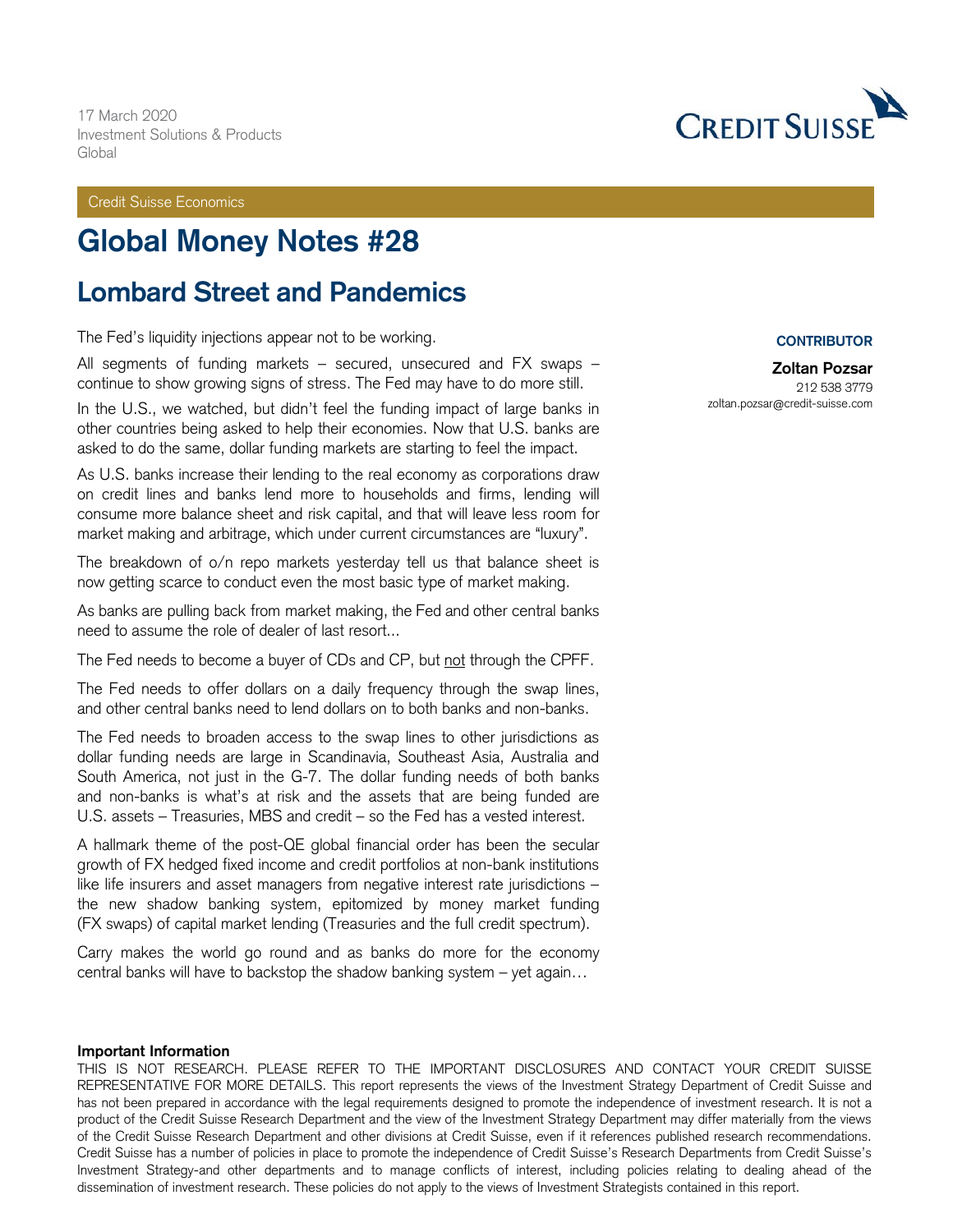

The Fed's liquidity response may not trickle down to every corner of the financial system.

The liquidity response doesn't address the functioning of unsecured funding markets, and the effectiveness of the FX swap lines may be limited by its operational details and reach.

It feels like the Fed needs to do more still.

We are concerned about four areas: liquidity in the CD and CP markets; the frequency with which the Fed plans to do swap line operations and the FX points where it's active; and the funding needs of institutions and regions that aren't embraced by the swap lines.

First, the initial shock to the CD and CP markets came from the equity market collapse and the flows it triggered whereby cash started to flood back from securities lenders' cash collateral reinvestment accounts to short sellers' accounts. Given that seclenders invest cash in the CD and CP markets and short sellers invest mostly in Treasury bills, these flows turned seclenders into net sellers of CD and CP, precisely when issuance from corporations and banks is picking up. Outflows from prime money funds have been small to date, but given ongoing stresses in funding markets and heightened risk aversion, prime funds could see more outflows this week as investors take refuge in the safety of government money funds. Such a rotation would further hurt demand for CD and CP this week and will continue to pressure funding spreads including U.S. dollar Libor-OIS.

It isn't reasonable to expect real money accounts – reserve managers and bond funds – to substitute demand from seclenders and prime money funds as reserve managers are raising dollar liquidity themselves to help banks in their jurisdictions and bond funds have better yielding opportunities to harvest elsewhere if they are not struggling with outflows.

We do not think that the right solution here is re-activating the [CPFF.](https://www.federalreserve.gov/regreform/reform-cpff.htm) The legal aspects of onboarding issuers takes time and liquidity can kill you quick. Our recommendation would be for the Fed to come to an agreement with the U.S. Treasury whereby the latter provides a "first-loss buffer" on any financial or non-financial CP the New York Fed buys in the primary or secondary market. The first loss buffer would ensure that the Treasury takes the credit risk and the Fed only takes the liquidity risk such that the Fed feels "secured to its satisfaction" – which is what the Fed cares about most in a crisis situation.

The money to fund such a first loss buffer is already in the system  $-$  it's sitting in the Treasury General Account. Putting up \$50 billion of the \$400 billion sitting idly at the Fed would provide sufficient comfort for the Fed and near immediate support for the market – the Bank of Japan and the Bank of Canada already buy CP in their domestic jurisdictions.

This template could then be extended to corporate bond purchases by adding more buffer and as President Dudley would say "going out the curve and down the credit spectrum".

Second, the swap lines are now active but it feels like the operational aspects of it need to be fine-tuned. Currently dollars are being offered weekly, but the FX swap market trades like they should be offered daily, and not only at weekly and three three-month maturities but at ultra-short tenors as well, similar to how the Fed lends in the repo market.

Third, the swap lines are open only for banks and that is a fault line in the system.

The swap lines were originally designed to help the funding needs of banks during 2008; they work by the Fed lending dollars to other central banks which then lend it to banks.

But since the financial crisis, non-banks eclipsed banks as the biggest borrowers in the FX swap market: a hallmark theme of the post-QE global financial order has been the secular growth of FX hedged fixed income and credit portfolios at non-bank institutions like life insurers and asset managers – the new shadow banking system epitomized by money market funding (FX swaps) of capital market lending (Treasuries and credit).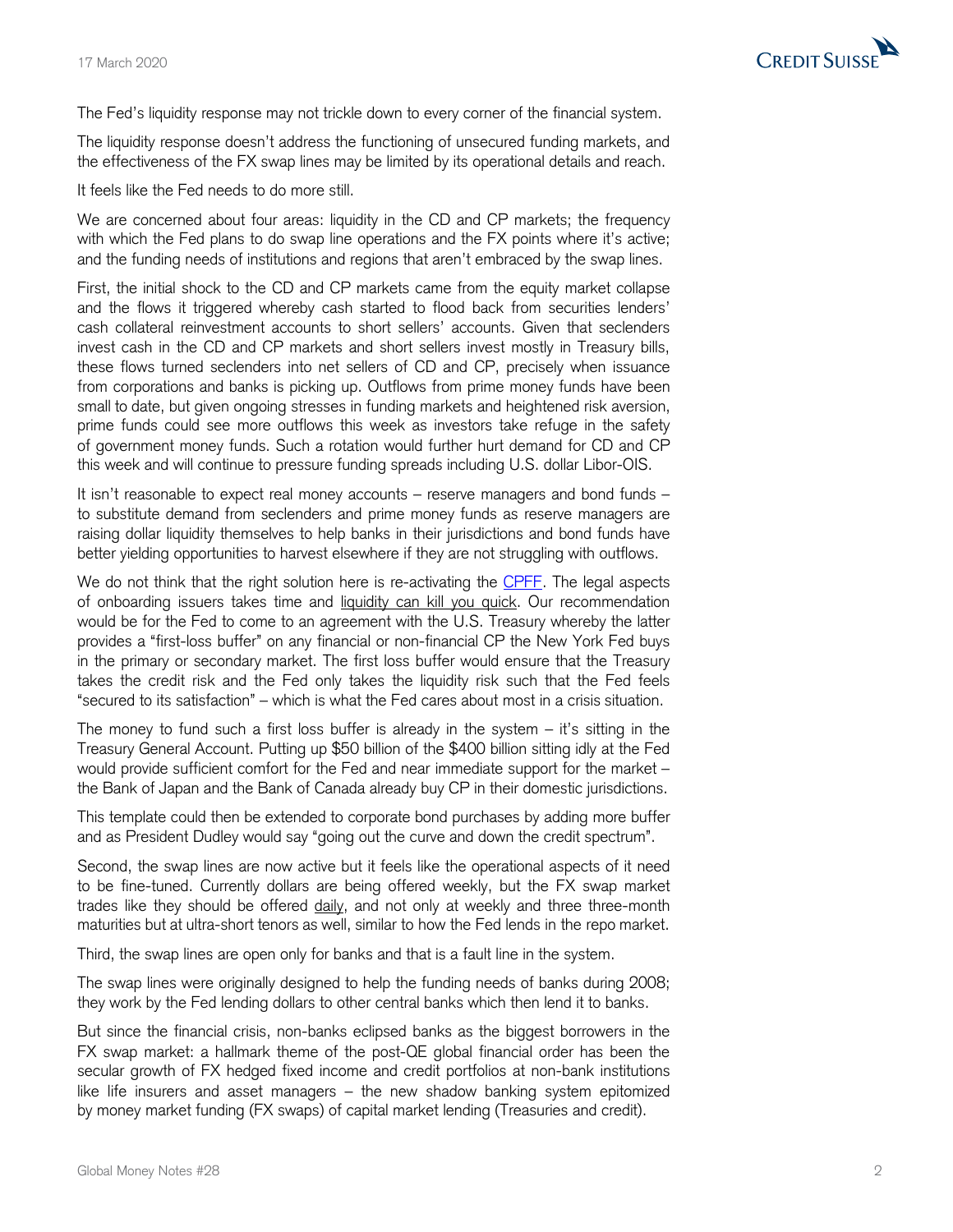

Unless these non-bank entities get access to dollar auctions – from local central banks – FX swap spreads may remain wide if banks won't serve as matched-book intermediaries.

There is a growing risk that such intermediation will fracture as the assets that FX swaps fund include not only Treasuries but credit and CLOs too. Credit quality is fast deteriorating across various sectors and that makes it riskier for dealers to fund some life insurers through FX swaps, just like it became riskier to fund some insurers during the 2008 crisis.

Over the past five years balance sheet and the availability of reserves were the main drivers of spreads in the FX swap market. It's time to think about credit risk creeping in to funding markets through the asset side of some portfolios funded through FX swaps.

Fourth, the geographic reach of the swap lines is too narrow.

The Fed has swap lines only with the BoC, the BoE, the BoJ, the ECB and the SNB, and that's because the 2008 crisis hit banks mostly in these particular jurisdictions.

But the breadth of the current crisis is wider as every country is struggling to get dollars. The dollar needs of Sweden, Norway, Denmark, Hong Kong, Singapore, South Korea, Taiwan, Australia and Brazil and Mexico seem particularly striking for a variety of reasons.

Scandinavia countries, like Japan have large dollar needs due to institutional investors' hedging needs and only Norway is endowed with large FX reserves to tap into. Mexico is dealing with a terms of trade shock due to the collapse of oil prices. Southeast Asian countries that serve as banking centers need U.S. dollars to clear dollar payments and countries like South Korea and Taiwan have life insurers with meaningful hedging needs.

The Fed's dollar swap lines need to go global, the hierarchy needs to flatten.

The message for central banks that emerges from this brief note is this:

backstop not only the banks at the core of the financial system, but also markets and non-banks. The market backstops should include the CD and CP market where we need a buyer of last resort as the structural buyers of paper are losing cash fast; the backstop of the FX swap market should include daily operations at more points along the FX curve.

Like primary dealers offer round the clock liquidity across timezones, dealers of last resort – the central banks of the swap network – should offer dollar liquidity round the clock too.

Finally, like primary dealers, who trade with anyone with an ISDA, dealers of last resort should too: the Fed by broadening access to other central banks and other central banks by broadening access to dollar auctions to non-banks like life insurers and asset managers.

Demand on bank balance sheets will increase from here to provide credit locally for the real economy – that will consume balance sheet and risk capital and will naturally leave less room for market making and arbitrage, which under current circumstances are luxury.

While it's too much to ask central banks to lend to the real economy, it's not too much to ask them to become more active in making markets as banks free up balance sheet for lending more to the real economy. The breakdown of o/n repo markets today tell us that balance sheet is now scarce to conduct even the most basic type of market making.

Charts showing Target2 balances became known as the visual representation of the ECB clearing payment imbalances between northern Europe and southern Europe through the balance sheet of local central banks within the eurozone. Now it's time for the Fed to do the same globally with other central banks and for those central banks to lend broadly – after all what is at stake here is the funding of U.S. assets: Treasuries, MBS and credit.

In the U.S., we watched, but did not feel the funding impact of banks in other countries being asked to help their economies. Now that U.S. banks are asked to help the economy, dollar funding markets are starting to feel the impact. When the U.S. sneezes…